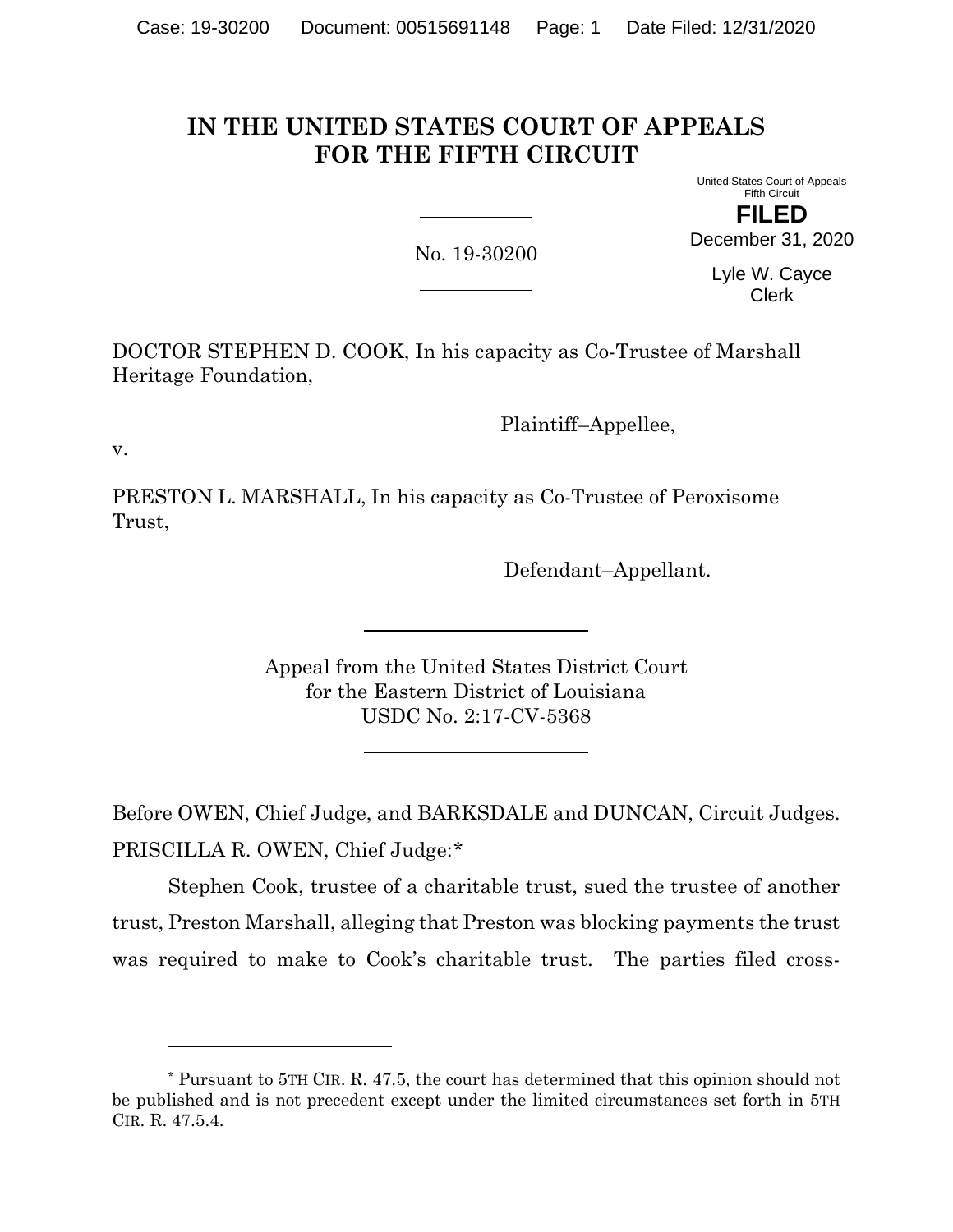motions for summary judgment, and the district court ruled for Cook. We affirm.

**I**

The facts in this case are undisputed. The Marshall family inherited a significant amount of wealth from the late oil tycoon J. Howard Marshall. Elaine Marshall, the widow of one of J. Howard Marshall's sons, had two children: Pierce and Preston Marshall. Stephen Cook was a longtime acquaintance of the Marshall family and served as trustee on several Marshall family foundations. For decades, the Marshall family distributed large sums of money to charity through the Marshall Heritage Foundation and its predecessors. The trustees of the Marshall Heritage Foundation included Elaine, Pierce, Preston, and Cook. In 2011, Elaine created the Peroxisome Trust (Peroxisome) as a vehicle to donate \$100 million to the Marshall Heritage Foundation. Peroxisome's trust instrument made Pierce and Preston its co-trustees and required the trustees to "pay to the Marshall Heritage Foundation an annuity amount equal to 6.647126% of the initial net fair market value of all property transferred to the trust, valued as of the date of the transfer."

After significant disagreements between Pierce and Preston, the trustees of the Marshall Heritage Foundation and Peroxisome planned to split each trust in two. This planned division was unanimously approved by the trustees of the Marshall Heritage Foundation. Shortly after, a Louisiana state court authorized the division of both the Marshall Heritage Foundation and Peroxisome upon a majority vote of their respective trustees. Under this plan, each half of Peroxisome would fund half of the split Marshall Heritage Foundation.

In 2014, as part of the planned division, the Marshall Heritage Foundation split into the Marshall Legacy Foundation and The Marshall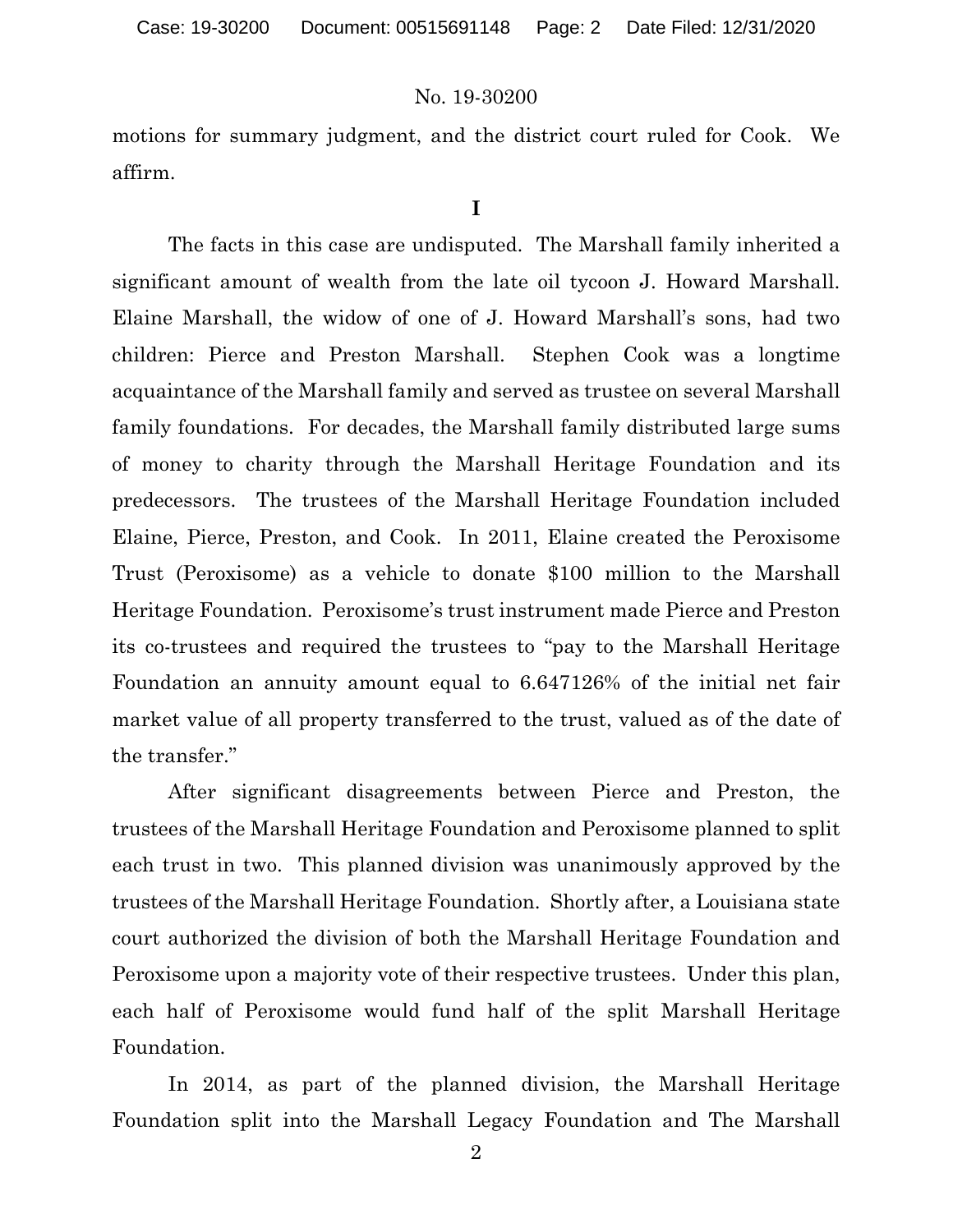Heritage Foundation (TMHF). Each successor foundation received half of the assets and obligations of the original Marshall Heritage Foundation. Preston, Cook, and Elaine served as co-trustees of the Marshall Legacy Foundation. Pierce, Cook, and Elaine served as co-trustees of TMHF. Pierce blocked Peroxisome from similarly splitting. From April 2014 through June 2016, the Peroxisome trustees approved payments equal to half what it owed to the original Marshall Heritage Foundation to the Marshall Legacy Foundation and half to TMHF. In June 2016, Preston stopped authorizing payments from Peroxisome to TMHF and the Marshall Legacy Foundation.

Cook, as trustee of TMHF, asserts these payments were mandatory because TMHF is an income beneficiary of Peroxisome as the successor of the original Marshall Heritage Foundation. Preston counters that the payments were no longer required because the original Marshall Heritage Foundation no longer exists. In 2017, Cook, as a trustee of TMHF, filed suit against Preston, as a trustee of Peroxisome, seeking an order directing Preston to continue approving Peroxisome's payments to TMHF. Cook and Preston filed crossmotions for summary judgment in the district court. The district court ruled in Cook's favor, ordered Preston to authorize payments from Peroxisome to TMHF, and held Preston had breached his fiduciary duties. Preston appealed the decision and received a stay of the district court's order pending this appeal.

# **II**

Because this is an action brought under diversity jurisdiction, we apply the substantive law of Louisiana to this case.[1](#page-2-0) "We review a summary judgment de novo, applying the same legal standards as the district court."[2](#page-2-1)

<sup>1</sup> *Erie R.R. Co. v. Tompkins*, 304 U.S. 64, 78-80 (1938).

<span id="page-2-1"></span><span id="page-2-0"></span><sup>2</sup> *Prospect Cap. Corp. v. Mut. of Omaha Bank*, 819 F.3d 754, 756-57 (5th Cir. 2016) (citing *Hemphill v. State Farm Mut. Auto. Ins. Co.*, 805 F.3d 535, 538 (5th Cir. 2015)); *see also*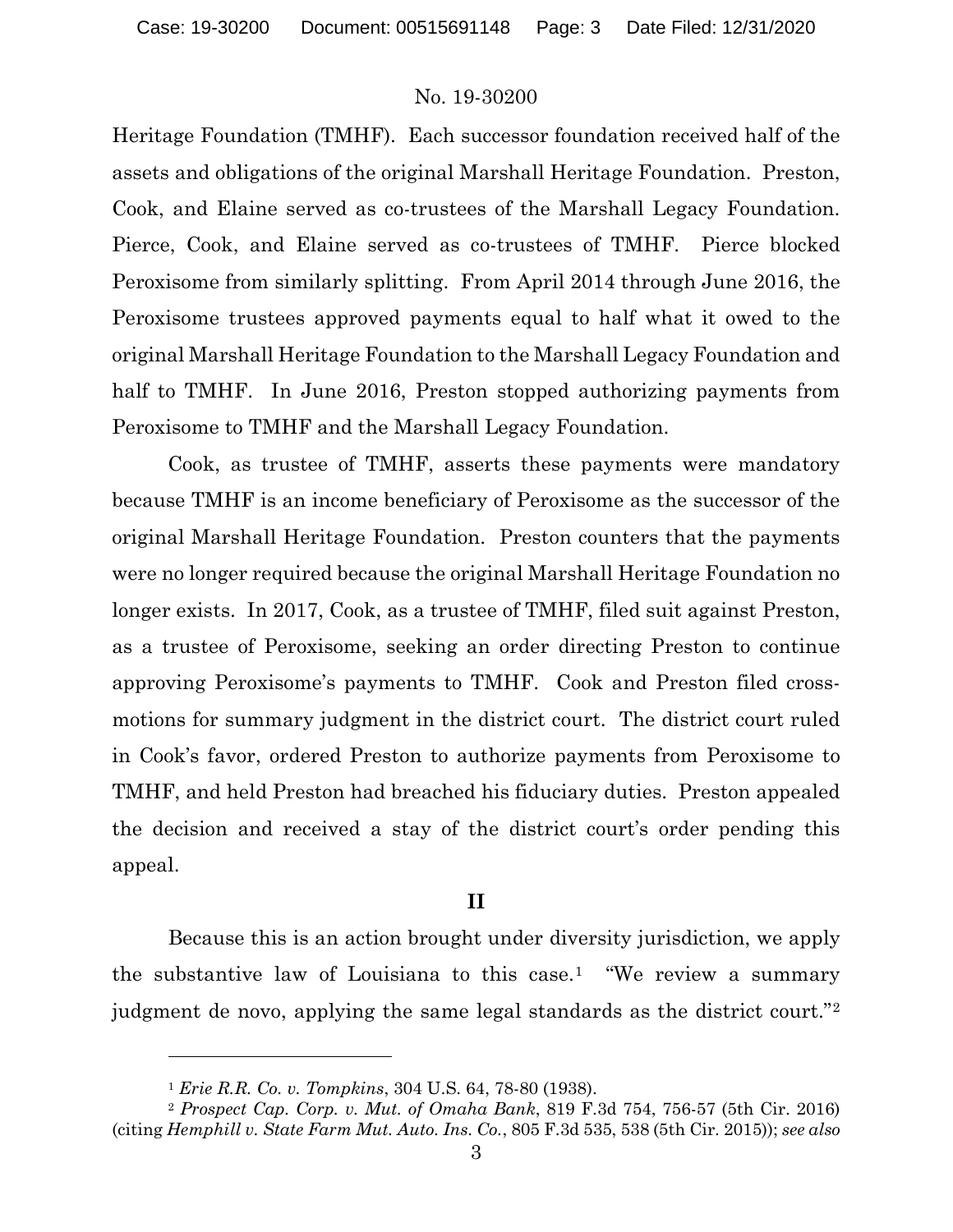Summary judgment is appropriate only "if the movant shows that there is no genuine dispute as to any material fact and the movant is entitled to judgment as a matter of law."[3](#page-3-0) When we review a summary judgment, "[t]he evidence and all inferences must be viewed in the light most favorable to the nonmovant."[4](#page-3-1)

### **III**

We must decide whether TMHF is an income beneficiary of Peroxisome to determine if Peroxisome is obligated to make payments to TMHF. Cook argues that the income Peroxisome owed to the original Marshall Heritage Foundation was an asset of the original foundation because the payments were "certain and quantified as to timing and amount," and that such an asset was transferable. Cook asserts that the future income was also a transferable asset and that it was divided when the original foundation was divided, with half of it going to TMHF. Thus, Cook maintains, TMHF is an income beneficiary of Peroxisome.

Preston argues that TMHF is not a beneficiary of Peroxisome because TMHF is not named in Peroxisome's trust instrument. Further, Preston asserts, even if the interest the original Marshall Heritage Foundation had in the income from Peroxisome was an asset, the Peroxisome trust instrument prohibited the original foundation from transferring its interest. Finally, Preston argues, according to the plain wording of the trust instrument, when the original Marshall Heritage Foundation ceased to exist, the trustees needed to unanimously agree on a new charitable organization to donate the payments

*Patel v. Tex. Tech Univ.*, 941 F.3d 743, 747 (5th Cir. 2019) (citing *Ezell v. Kan. City S. Ry. Co.*, 866 F.3d 294, 297 (5th Cir. 2017)).

<sup>3</sup> FED. R. CIV. P. 56(a).

<span id="page-3-1"></span><span id="page-3-0"></span><sup>4</sup> *Germain v. US Bank Nat'l Ass'n as Tr. for Morgan Stanley Mortg. Loan Tr. 2006-7*, 920 F.3d 269, 272 (5th Cir. 2019) (citing *FDIC v. Dawson*, 4 F.3d 1303, 1306 (5th Cir. 1993)).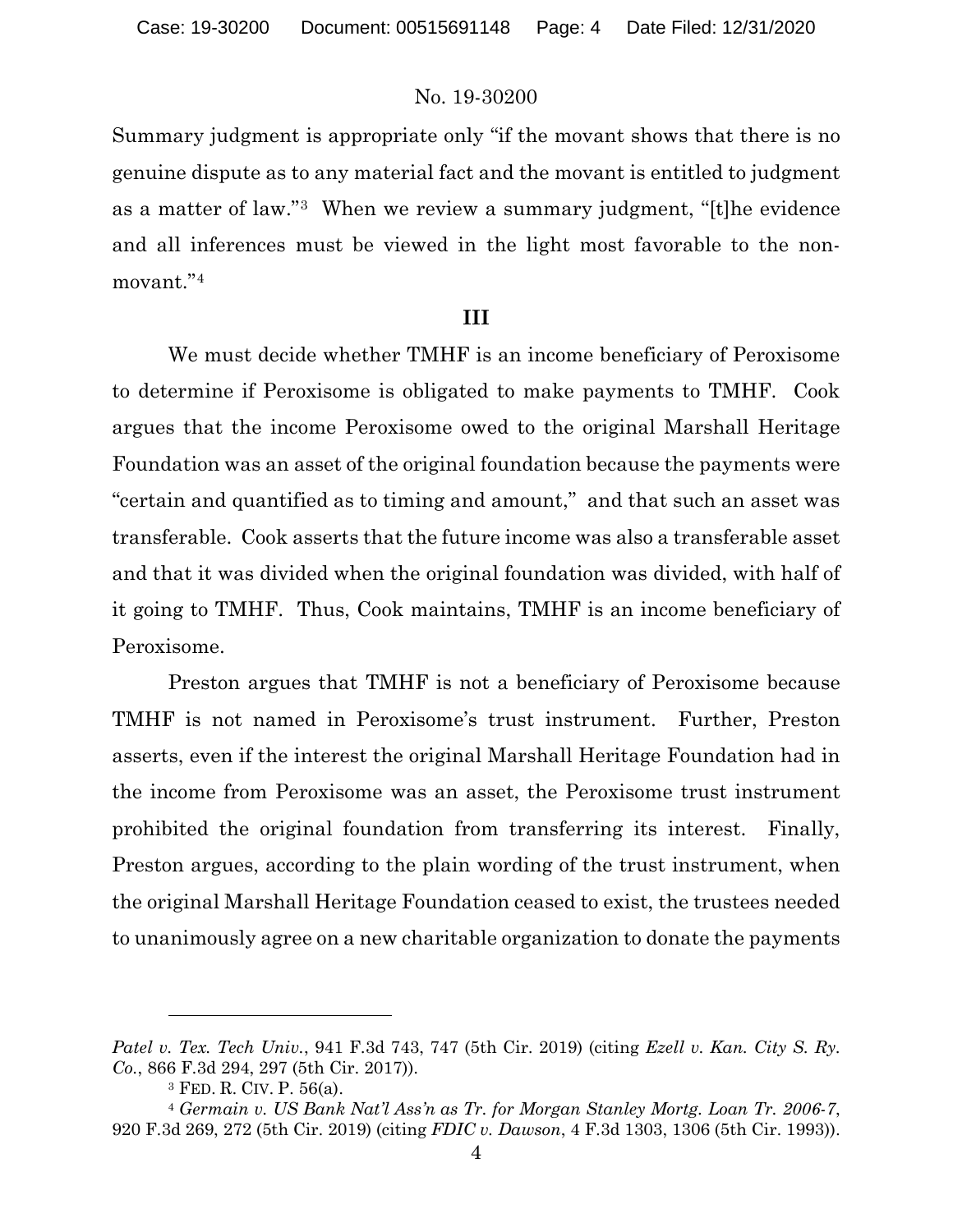to. They did not. So, Preston concludes, TMHF is not an income beneficiary of Peroxisome.

## **A**

In order to decide if the interest the original Marshall Heritage Foundation had in payments from Peroxisome was transferred to TMHF, we must first determine if the interest was a transferable asset.

The payments from Peroxisome were an asset of the original Marshall Heritage Foundation. They are an asset because "the interest of an income beneficiary [of a trust] is properly characterized as an incorporeal movable" under Louisiana law.[5](#page-4-0) An incorporeal movable is an asset under Louisiana  $law<sup>6</sup>$  $law<sup>6</sup>$  $law<sup>6</sup>$ 

This asset was also transferable. Under Louisiana law, "[a] beneficiary may transfer or encumber the whole or any part of his interest unless the trust instrument provides to the contrary."[7](#page-4-2) Here, contrary to Preston's contentions, nothing in the Peroxisome trust instrument prohibits its beneficiary from transferring or encumbering its interest. Preston argues that only the trustees can choose the beneficiary, but this assertion is only true under the terms of the trust if the original Marshall Heritage Foundation ceases to be a charitable organization. That clause does not otherwise affect the original Marshall Heritage Foundation's or any chosen beneficiary's ability to transfer its interest. Accordingly, the interest in payments from Peroxisome was a transferable asset of the original Marshall Heritage Foundation.

<span id="page-4-0"></span><sup>5</sup> *In re Howard Marshall Charitable Remainder Annuity Tr.*, 709 So. 2d 662, 666 (La. 1998).

<span id="page-4-2"></span><span id="page-4-1"></span><sup>6</sup> *See Messersmith v. Messersmith*, 86 So. 2d 169, 174 (La. 1956) (concluding that an incorporeal movable piece of property is an asset).

<sup>7</sup> LA. STAT. ANN. § 9:2001 (1964).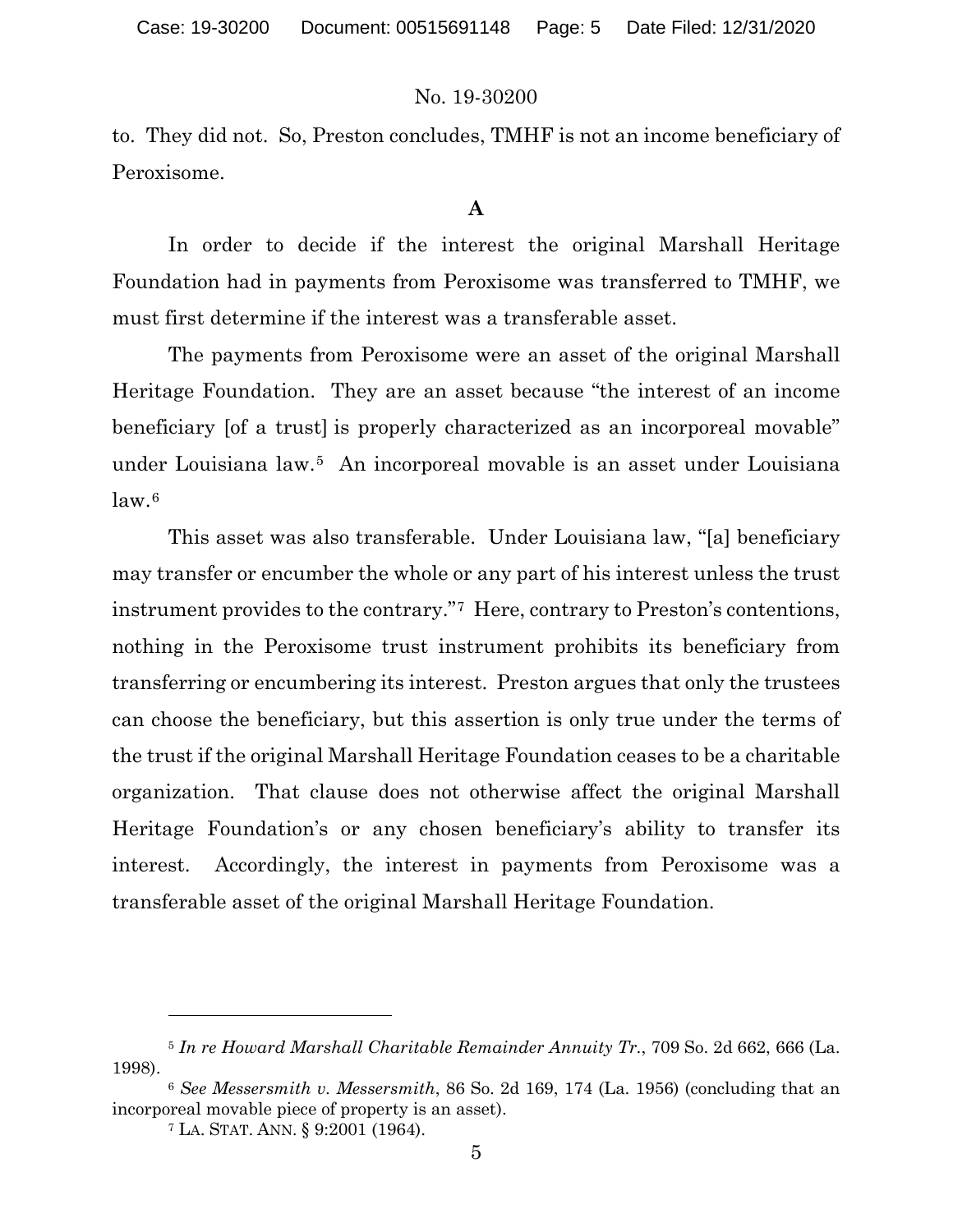Because the interest in the payments was a transferable asset, TMHF could be the income beneficiary of Peroxisome if the original Marshall Heritage Foundation transferred that asset to TMHF.[8](#page-5-0)

### **B**

Having decided that the interest the original Marshall Heritage Foundation possessed in payments from Peroxisome was a transferable asset, we must determine what interest the original Marshall Heritage Foundation transferred to TMHF. Under LA. STAT. ANN. § 9:2030, "[t]he division of a trust shall be based on the fair market value of the assets of the trust on the effective date of the division and need not result in a uniform interest in each asset."[9](#page-5-1) Here, before the division of the original Marshall Heritage Foundation, the trustees agreed to "divide and distribute" half of the original trust's "assets and obligations" to the Marshall Legacy Foundation and half to TMHF. Therefore, TMHF received half of the original Marshall Heritage Foundation's interest in payments from Peroxisome.

We must now decide whether the interest the original Marshall Heritage Foundation transferred to TMHF ceased to exist when the original Marshall Heritage Foundation ceased to exist. A trust's beneficiary can transfer or encumber only its interest in the trust property, not the trust's property.<sup>[10](#page-5-2)</sup> "The beneficiary's 'interest' in the trust consists of [only] the right to receive income or principal or both."[11](#page-5-3) A trust instrument "may include any conditions" on a beneficiary's interest "that are not contrary to law or good morals."[12](#page-5-4)

<sup>8</sup> *See David v. Katz*, 83 F. Supp. 2d 736, 738 (E.D. La. 2000).

<sup>9</sup> LA. STAT. ANN. § 9:2030 (2001).

<sup>10</sup> *Read v. U.S. ex rel. Dep't of Treasury*, 169 F.3d 243, 249 (5th Cir. 1999) (per curiam).

<span id="page-5-4"></span><span id="page-5-3"></span><span id="page-5-2"></span><span id="page-5-1"></span><span id="page-5-0"></span><sup>11</sup> 11 EDWARD E. CHASE, JR., LOUISIANA CIVIL LAW TREATISE: TRUSTS § 9:2 (2d ed. 2009).

<sup>12</sup> LA. STAT. ANN. § 9:2271 (2009).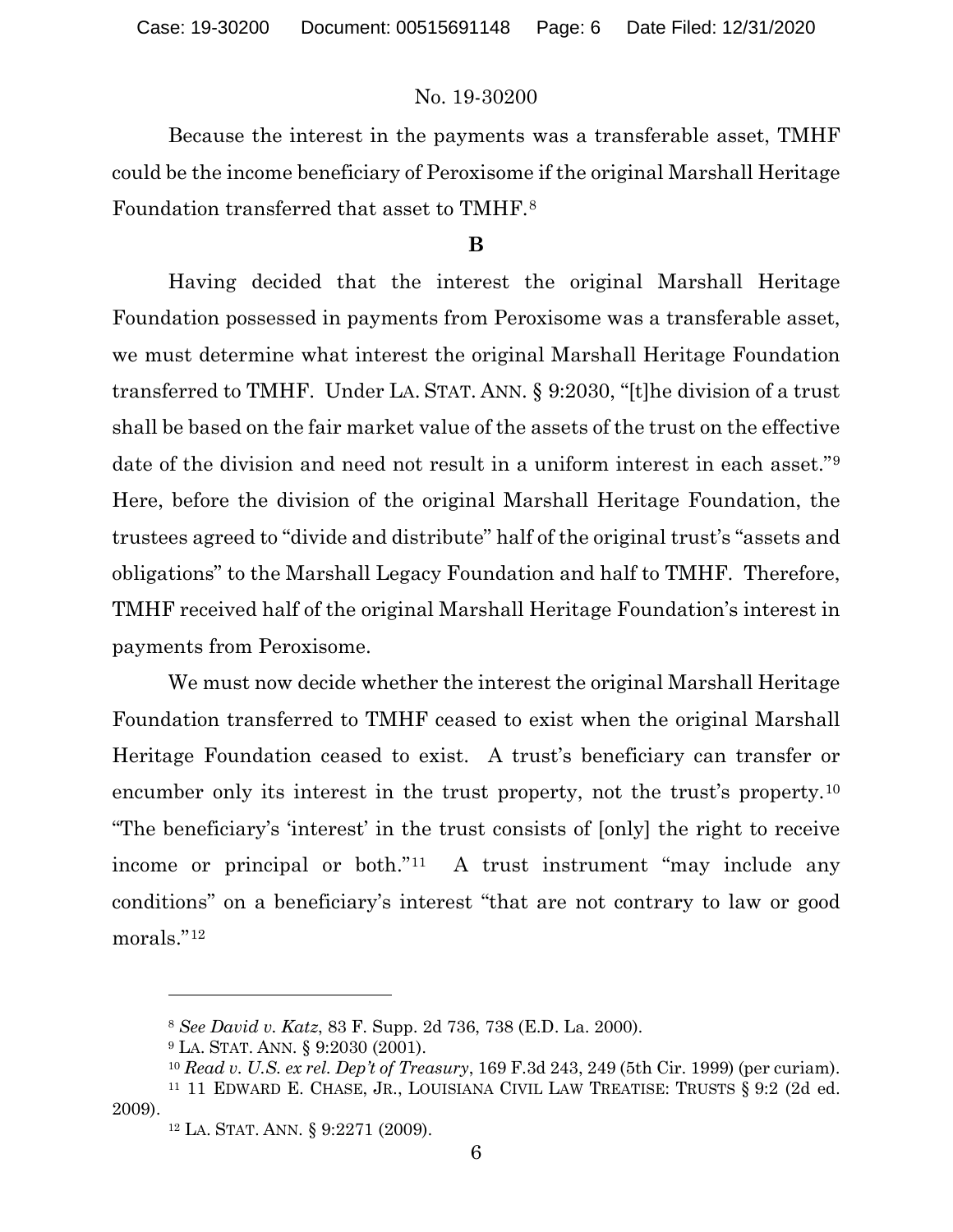Here, the Peroxisome trust instrument states:

If the Marshall Heritage Foundation is not an organization described in [26 U.S.C.]  $\S$  170(c), 2055(a), and 2522(a) at the time any payment is to be made to it, the Trustee shall instead distribute such payments to one or more organizations described in §§ 170(c), 2055(a), and 2522(a) as the Trustee shall select, and in such proportions as the Trustee shall decide, from time to time, in the Trustee's sole discretion.

Preston argues this language means that when the original Marshall Heritage Foundation ceased to exist, the trustees were required to agree unanimously on a new charitable organization to donate the payments to, and because that did not occur, TMHF is not an income beneficiary of Peroxisome.

However, the language Preston cites from the Peroxisome trust instrument addresses only tax issues, and specifically what happens when the beneficiary falls out of Internal Revenue Code compliance. The language does not address what happens when the beneficiary is divided. Indeed, the provision is copied from Revenue Procedure 2007-45, which sets forth language required to be included in a charitable lead annuity trust instrument.[13](#page-6-0) Preston offers no authority—and this court has found none—that supports the proposition that such a clause controls the transferability of beneficiary interests or what occurs when a beneficiary ceases to exist or divides itself under state law. The interest the original Marshall Heritage Foundation transferred to TMHF did not cease to exist when the original Marshall Heritage Foundation ceased to exist. TMHF succeeded the original Marshall Heritage Foundation as a beneficiary of Peroxisome.

But even if the interest the original Marshall Heritage Foundation had in Peroxisome was nontransferable or ceased to exist when the original Marshall Heritage Foundation ceased to exist, our conclusion would be the

<span id="page-6-0"></span><sup>13</sup> Rev. Proc. 2007-45, 2007-2 C.B. 90-91.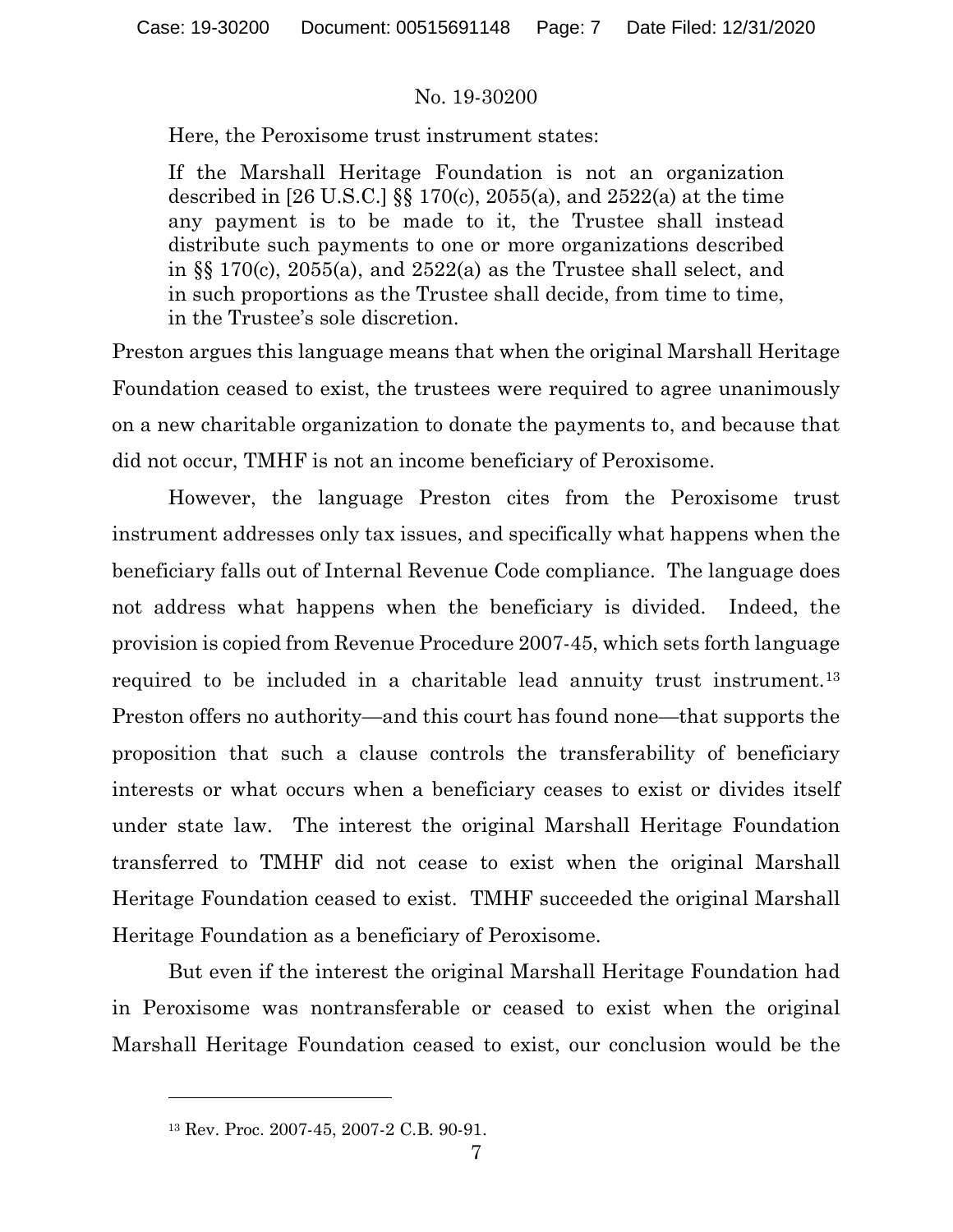same. In construing Louisiana trusts, "the settlor's intention controls and is to be ascertained and given effect, unless opposed to law or public policy.["14](#page-7-0) Here, the settlor of Peroxisome named the original Marshall Heritage Foundation as its beneficiary. The trust instrument is silent on selecting a new beneficiary if the original Marshall Heritage Foundation cannot be the beneficiary for any reason besides tax status. Because TMHF and the Marshall Legacy Foundation are the successor trusts to the original Marshall Heritage Foundation directly resulting from the original foundation's division under state law and there are no competing candidates as successor beneficiaries, they are also the logical replacements for the previous beneficiary. Thus, TMHF would still be an income beneficiary of Peroxisome.

#### **IV**

Preston contends that "the portion of the [d]istrict [c]ourt's order requiring Preston to effect future distributions to . . . TMHF 'for the term of the Peroxisome Trust' [constitutes] error." Preston argues that "[t]he trust instrument continues to authorize the co-trustees to choose a new beneficiary from time to time" and therefore, the court order contradicts the plain language of the trust instrument.

The district court ordered the following: "Marshall is directed in the future, for the term of the Peroxisome Trust, to effect *required* future distributions from the Peroxisome Trust to TMHF." Because the district court only ordered that future distributions that are *required* to go to TMHF as the successive beneficiary of the original Marshall Heritage Foundation be paid to TMHF, it necessarily leaves open the possibility that there could be another

<span id="page-7-0"></span><sup>14</sup> *Richards v. Richards*, 408 So. 2d 1209, 1211 (La. 1981) (citing *Lelong v. Succession of Lelong*, 164 So. 2d 671, 674 (La. App. 3d Cir. 1964)).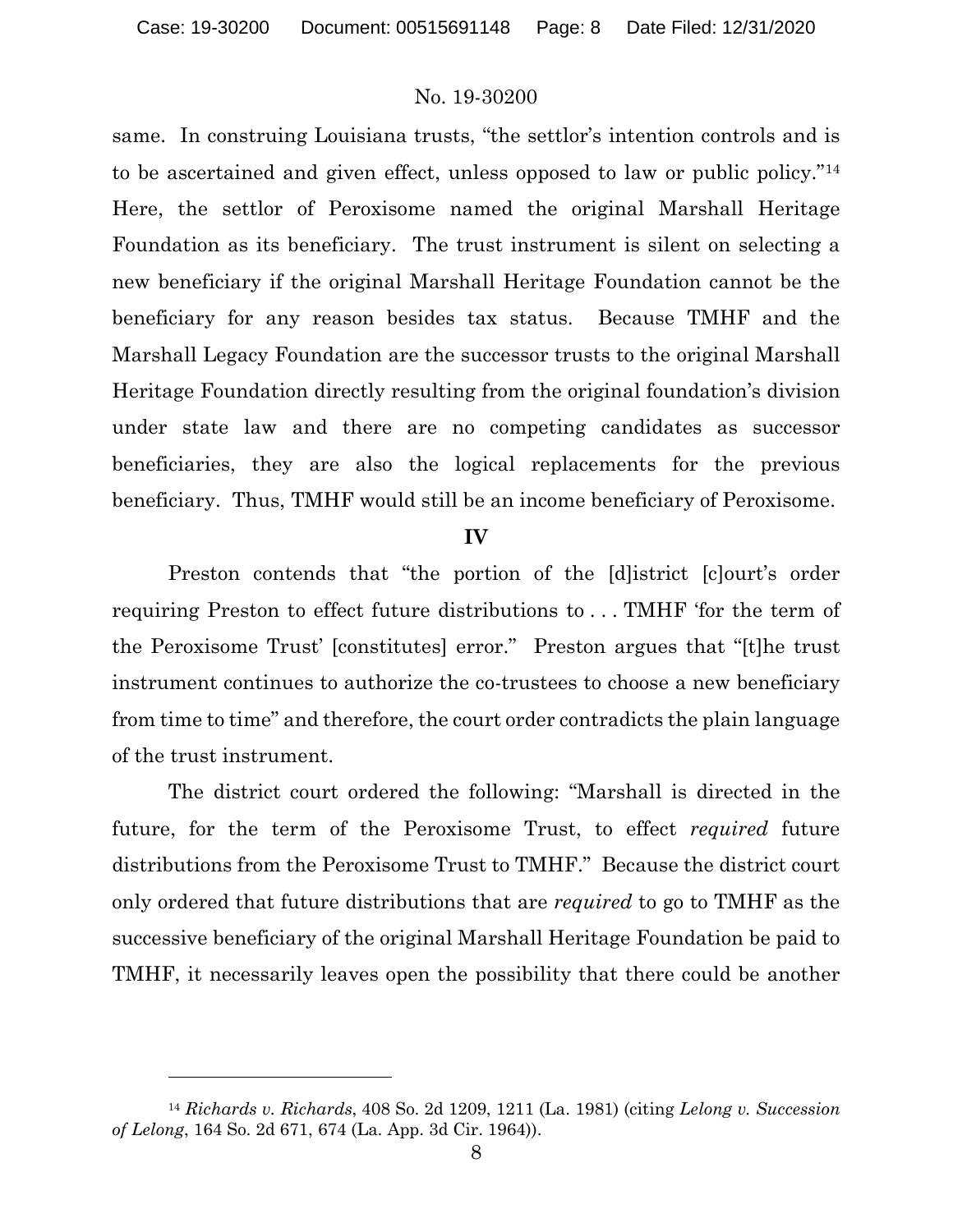beneficiary besides TMHF under the terms of the trust instrument. The district court did not err in its order.

### **V**

Finally, we address whether Preston breached his fiduciary duty as trustee by refusing to issue required distributions to TMHF. A trustee owes "the very highest possible fiduciary responsibility" to the beneficiary of the trust.[15](#page-8-0) This duty includes "administer[ing] the trust solely in the interest of the beneficiary."[16](#page-8-1) If a trustee fails to pay a trust beneficiary as required by the trust instrument without good cause, the trustee fails to administer the trust in the interests of the beneficiary.[17](#page-8-2) This failure is a breach of trust.[18](#page-8-3)

Here, Preston blocked millions of dollars in disbursements to TMHF required by the Peroxisome trust instrument, causing TMHF to fall behind on its binding pledge to Tulane University. Without justification, this would be an obvious breach of fiduciary responsibility. Preston offers a justification: giving the money to TMHF would or could result in disastrous tax consequences for Peroxisome and its beneficiaries. Preston points to two reasons why these potential consequences exist. Each is considered in turn.

# **A**

Preston argues that TMHF is not or might not be a tax-qualified entity. He points out that the Peroxisome trust instrument forbids disbursements to entities that are not tax-qualified, and that giving money to such an entity would cost Peroxisome and its beneficiaries significantly. The reasoning behind Preston's argument that TMHF might not be a tax-qualified entity is not entirely clear outside of Elaine's alleged control over TMHF, though he

<span id="page-8-0"></span><sup>15</sup> *In re Succession of Dunham*, 408 So. 2d 888, 901 (La. 1981).

<span id="page-8-1"></span><sup>16</sup> LA. STAT. ANN. § 9:2082(A) (2001).

<span id="page-8-2"></span><sup>17</sup> *See* LA. STAT. ANN. § 9:2090(A) (2001).

<span id="page-8-3"></span><sup>18</sup> LA. STAT. ANN. § 9:2081 (1964).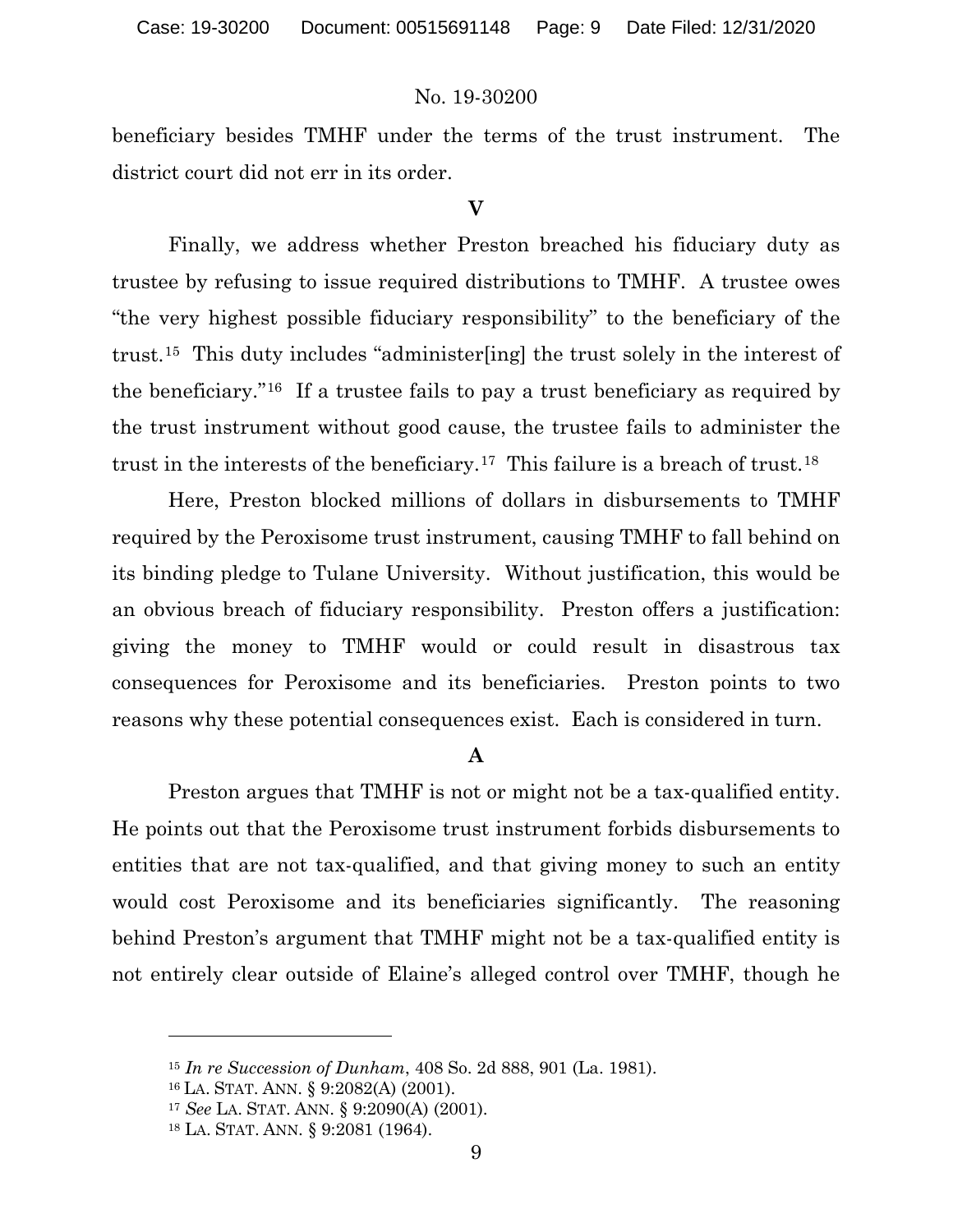appears to argue it as a separate ground for not distributing the payments to TMHF.

Regardless of what his argument might be, it appears to be an argument devised after the fact. TMHF's trust instrument requires it to be a taxqualified entity. Preston conceded twice in this litigation that TMHF is a taxqualified entity. Moreover, although Preston stopped approving payments to TMHF in 2016, neither he nor his tax expert looked to see if TMHF was on the IRS's list of tax-qualified organizations until June 2018. Finally, TMHF is now on the IRS's list of tax-qualified organizations. Thus, TMHF is clearly a taxqualified organization, and Preston has been aware of that fact for years. This argument does not justify Preston's refusal to approve Peroxisome payments to TMHF.

#### **B**

Preston also argues that his refusal to approve the payments to TMHF was justified because Elaine's control over TMHF could cause Peroxisome to become a grantor trust and thus incur a massive tax burden. Preston argues that since Elaine was the donor to Peroxisome, her having control over the money she donated would cause her to be the owner of those funds under the grantor trust provisions of the Internal Revenue Code. To evince Elaine's control, Preston points to the fact that Elaine has served as president of TMHF, and that TMHF has not adopted a resolution to stop her from voting on the disbursement of funds received from Peroxisome. These points are immaterial.

Elaine cannot be considered the owner of TMHF due to her alleged control of TMHF under 26 U.S.C.  $\S 674$ . Under 26 U.S.C.  $\S 674(b)(4)$ , it does not matter if a grantor has complete control over a trust so long as the income and corpus must go to charitable causes compliant with 26 U.S.C. § 170(c). Here, it is undisputed that TMHF exists solely for charitable purposes pursuant to  $\S 170(c)$ . Therefore, Elaine cannot be an owner of TMHF for